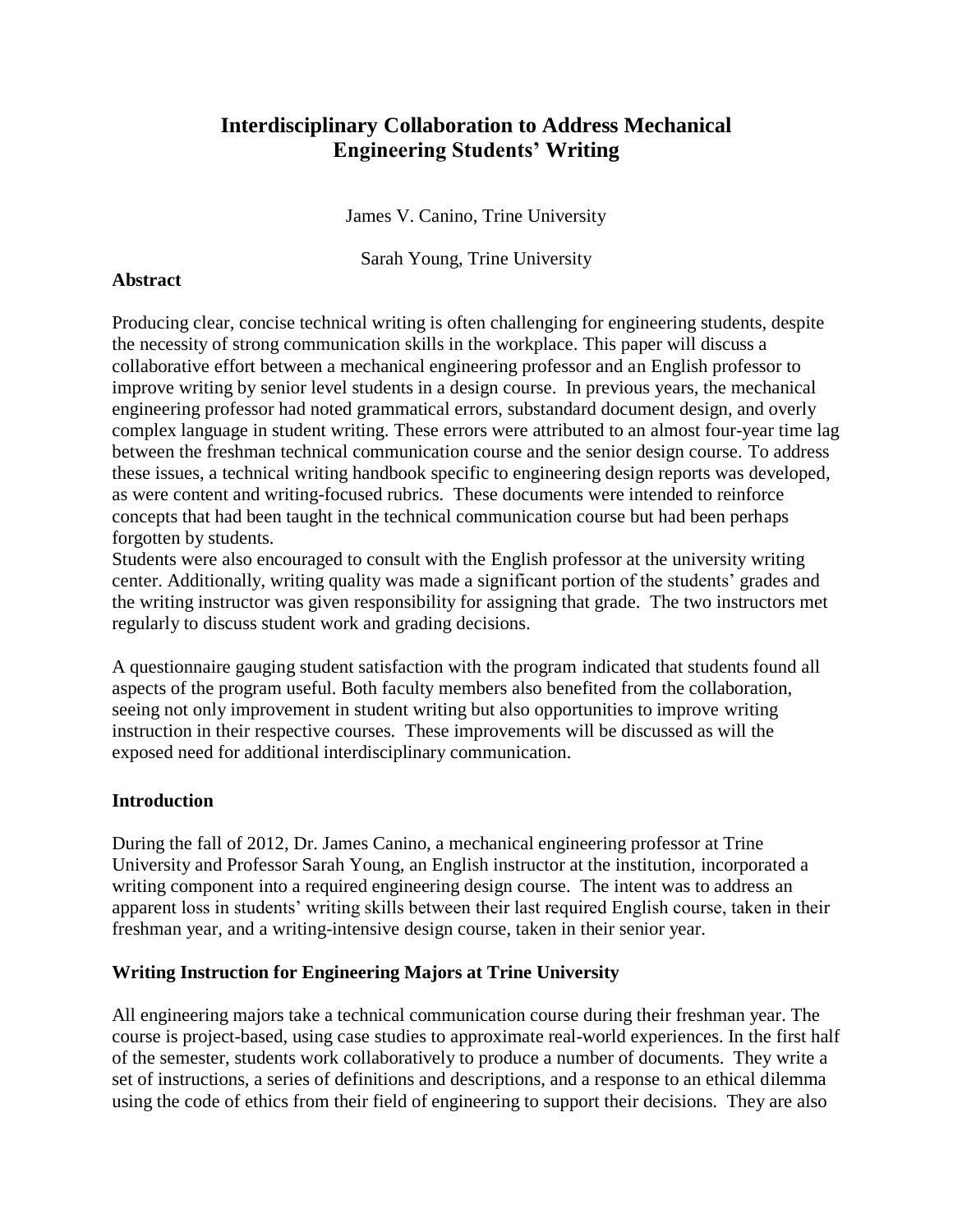taught to use graphics for communicative purposes and to integrate graphics and text effectively. In the second half of the semester, students research a problem that affects the campus population and propose a creative solution. These written proposals are usually 20-30 pages in length and are presented before university faculty and staff during the final exam period.

Multiple sections of the course are taught each year. Several full-time faculty members share the teaching load and collaborate regularly to ensure the content and structure of each section is similar. These instructors have identified four major foci of the course. Students are urged to write clear, concise sentences, to design documents for maximum readability, to write to a defined audience, and to consider the ethical ramifications of documents they produce.

At first, students struggle mostly with clarity and mechanical problems. Instructors use very low grades on early, low-stakes assignments to make the point that accuracy and attention to detail are paramount. As the semester continues, focus shifts to issues such as effective document design, avoiding fallacious and misleading arguments, and adapting sections of long reports to different audiences. Results of exams and end-of-course reflections indicate that most students become knowledgeable about these foundational writing skills, even if they are not entirely proficient in performing them.

## **Writing in Thermo-Fluid Component Design**

Thermo-Fluid Component Design (TFCD) is a required senior year class at Trine University. The objective of TFCD is to partially satisfy ABET requirements (c), (g), (h), and (k). To this end, TFCD incorporates two major design projects. The students are required to work in groups of 3-4 for each project and to complete a design report after each of the two major projects. Further, students are required to make a presentation of their results from the second project. Dr. Canino had been teaching TFCD since the fall of 2010 and, after reading approximately 50 project reports, concluded that his students desperately needed assistance with their technical writing. Common errors included:

- Overly complex language which obscured the engineering design.
- Figures which were not discussed in the text and were not well designed enough to be self-explanatory.
- Documents that were poorly designed, such that many pages throughout the document needed to be viewed simultaneously in order to understand the design.
- A misunderstanding of audience, such that despite explicit descriptions of the audience to be addressed, students often directed their design reports to Dr. Canino as the professor.
- Poor grammar and conventions, such that the errors interfered with reading the reports.

Dr. Canino found these and other issues so significant that when Professor Young sent an e-mail to the engineering faculty asking if anyone was interested in collaboration, he quickly replied. Dr. Canino and Professor Young then began working on a means to incorporate technical writing into TFCD for the fall semester of 2012.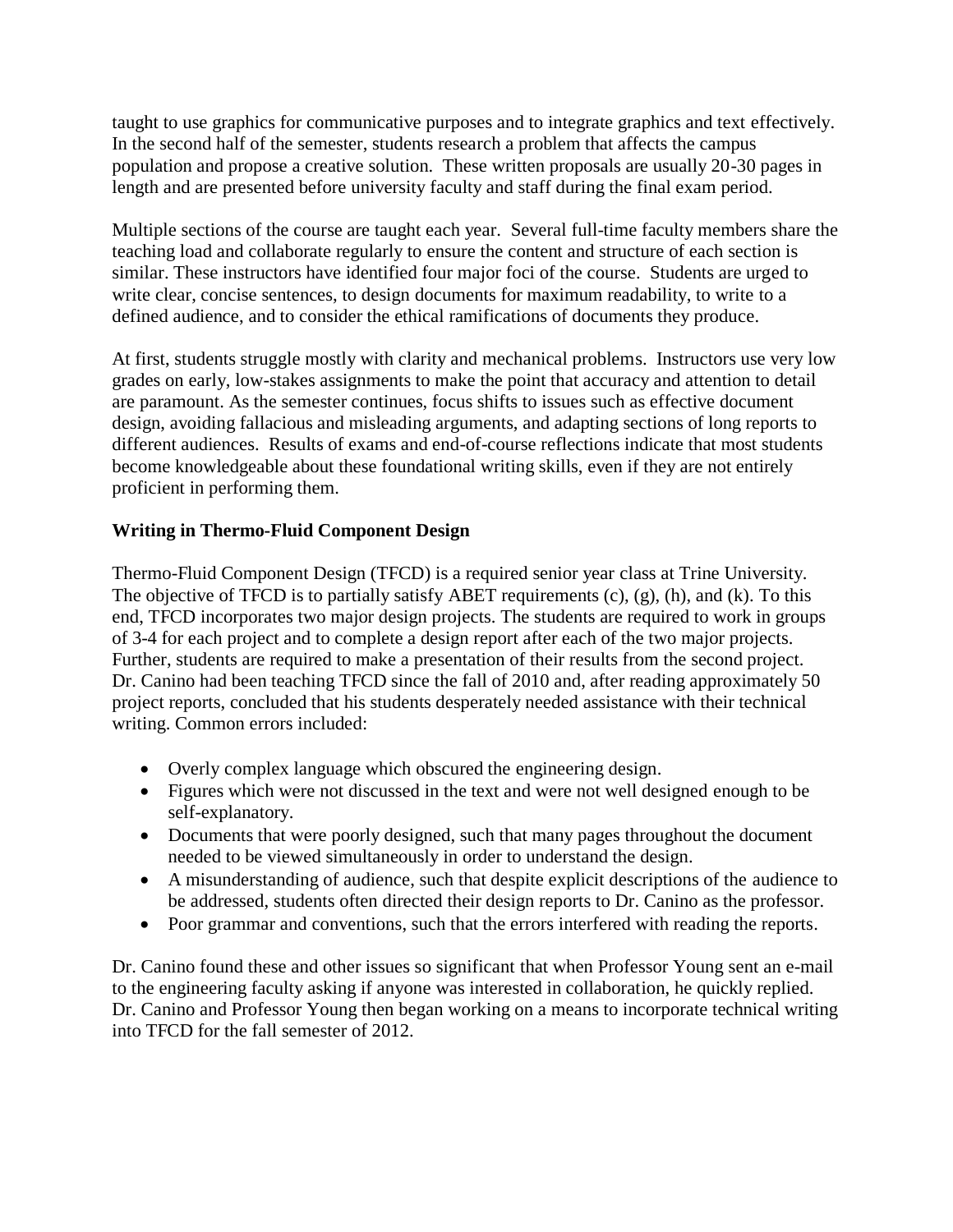#### **Description of the Collaboration**

The first task was to determine how to assess student writing. A rubric with four categories – adaption to audience, document design, organization, and mechanics – was designed. In each category, students were given a score of 95%, 85%, 75%, 65%, or 25%. These scores were averaged to determine the overall grade on the writing portion of the reports. A separate rubric, designed by Dr. Canino alone, was used to evaluate the reports' technical content.

Once the writing rubric was completed, it was necessary to determine what percentage of the students' grades would be based on it. Initially, Dr. Canino decided on 10%. However, discussions with other professors at Trine indicated that 10% was not significant enough to motivate the students to improve their writing. Therefore, it was determined that 30% of the students' project grades would be based on the technical writing rubric. At first Dr. Canino was uncomfortable making the technical writing portion of the design report worth such a high percentage. A student could earn a failing grade on the technical portion of the design, yet still receive a passing grade based on the writing portion. In order to address this concern, Dr. Canino indicated on the technical rubric that an "F" grade in certain sections would require the group to redo the design project for a maximum possible grade of "C". For example, if students made a major error in their pipe flow calculations, which resulted in a design that violated conservation of mass or linear momentum, they would be required to redo the project. Examples of both rubrics are appended to the end of this paper.

In retrospect, Dr. Canino's concerns regarding the 30% weighting of the writing rubric were overstated. It was found that the best engineering designs also had the best reports. In truth, students must understand their engineering analysis if they are to explain it in a clear and concise manner.

After writing the rubric, Dr. Canino and Professor Young collaborated to draft a guide to writing engineering reports. The guide was distributed to students at the beginning of the class and was intended to be used as a resource as the students were writing. The guide was partially based on similar documents created by the Department of Mechanical Engineering at the University of Minnesota.<sup>1</sup> An additional change to the course was that students were asked to submit multiple drafts of certain sections of their report. Both Dr. Canino and Professor Young provided feedback individually and then met to discuss their assessments. Students were encouraged to seek Professor Young outside of class for assistance with the writing and design of their reports. These meetings often occurred in the Trine University Writing Center.

#### **Students' Reactions to the Collaboration**

To determine if the students found the addition of technical writing to the course useful, students were asked to fill out a simple anonymous survey. Twenty-one of the 24 students in the class took the survey. Some of the results are summarized in [Figure 1.](#page-3-0) As can be seen, the vast majority of students found the writing guide, in-class review of technical communications, Writing Center, and grading rubric useful.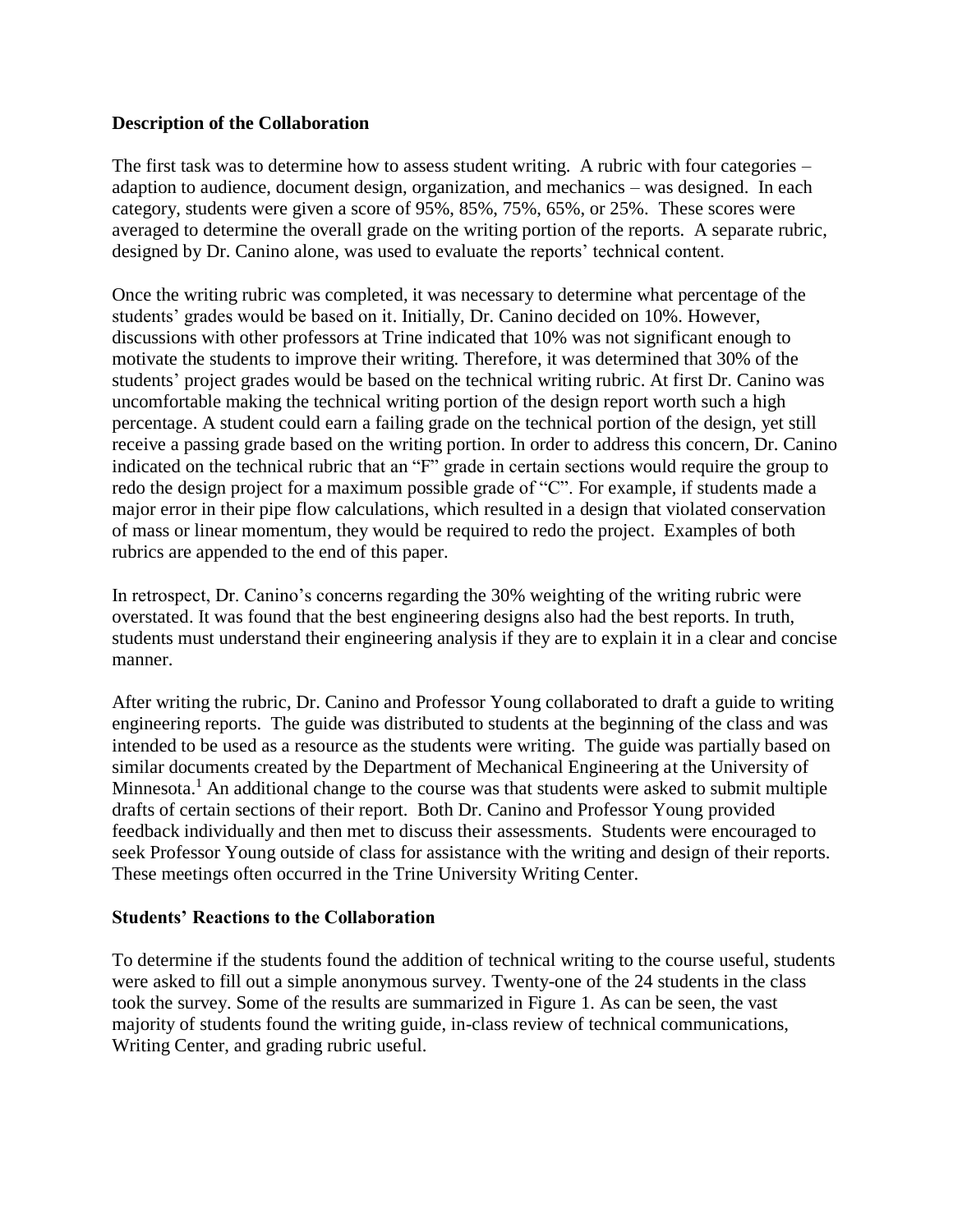Dr. Canino and Professor Young were surprised to learn that students found the in-class review helpful. After the review both instructors had decided to eliminate it from future classes since it seemed to have gone "poorly." Based on the student feedback, the in-class review will be retained and improved for future classes.



<span id="page-3-0"></span>

Before reading the free response section of the survey, the instructors expected students would respond negatively to the additional focus on technical writing. Dr. Canino believed that engineering students would do anything to avoid an additional English course. On the contrary, many student comments indicated a positive experience. A few such comments are shown below.

- "The technical writing in the course was very useful. I wish that more of my classes during my sophomore and junior year would include writing more technical documents and presentations. It was difficult to bring myself back in the mindset of technical communication with the gap between first semester sophomore year to now."
- "I think we found ourselves challenged to express these technical ideas in a manner different from how we have always experienced it; purely technical and riddled with engineering jargon…Seniors nearing entry to the workforce should be exposed to the feedback from someone like Professor Young, a non-technical reader, to practice their writing skills for the wide array of audiences an engineer's work will have."
- "This [Technical Writing] is a skill that I am aware will be required in the mechanical engineering field, and though it provided a challenge greater than the technical project alone, I am grateful for the experience."

Surprisingly, not one of the free responses was negative towards the integration of technical communications into the class. There were a few suggestions on how to improve the course, but these were more concerned with the details of the integration of technical communication into the course, rather than calls for its complete removal.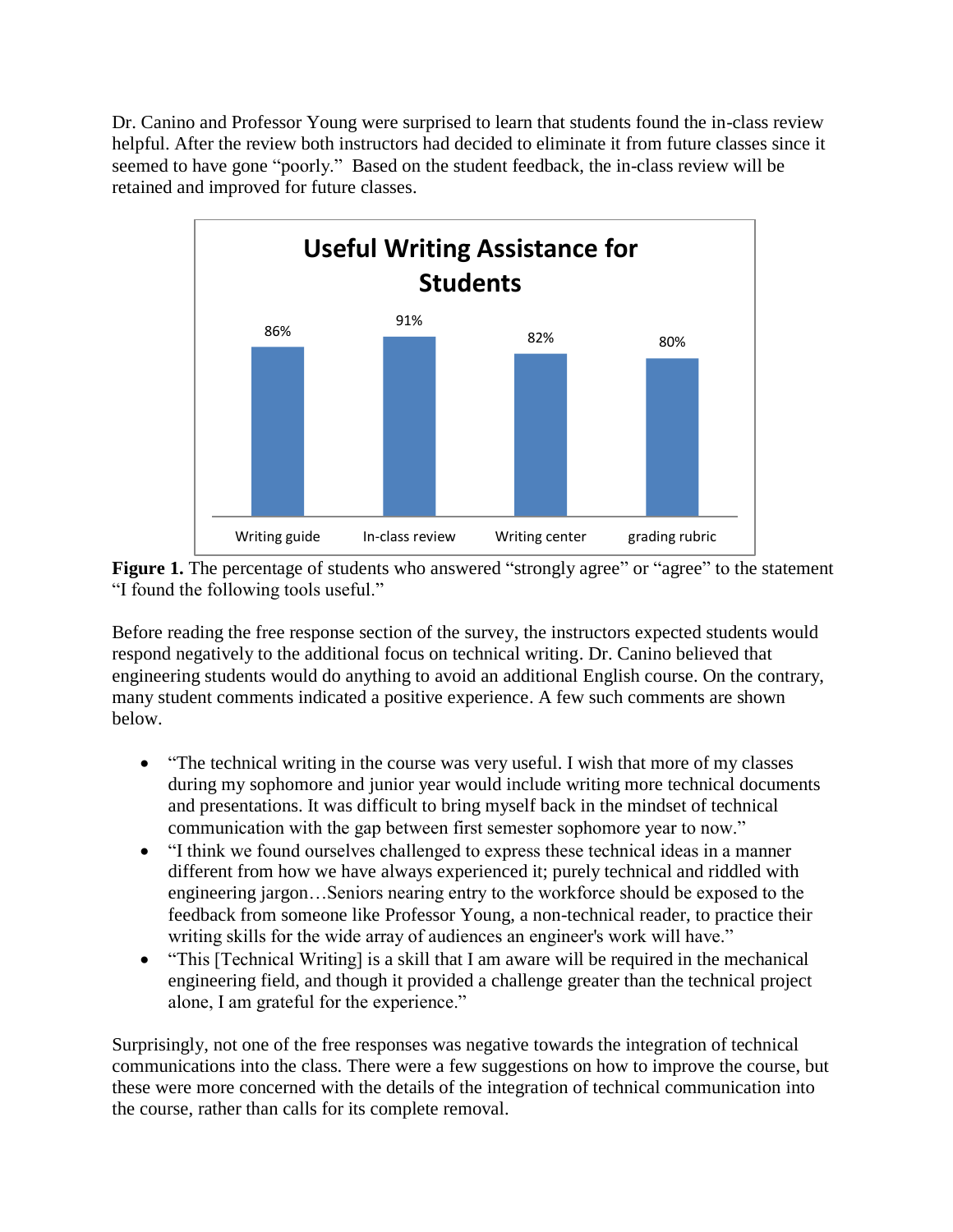As typified by the first student response quoted above, many students commented on the significant delay between their technical communication class and writing assignments in their engineering classes which occur in their senior year. Several students suggested that the faculty examine ways to incorporate writing into the sophomore and junior years.

#### **Engineering Instructor's Reaction to the Collaboration**

The collaboration was very valuable to Dr. Canino for several reasons. The collaboration allowed him to focus on the engineering content of the reports without having to be concerned with the reports' format and conventions. This allowed Dr. Canino to spend more time evaluating the engineering design, while still knowing that the students would be given valuable feedback regarding their technical communication. Moreover, it was nice to know that the elements of technical communication that Dr. Canino found important were being taught in the freshman technical communications class. In previous semesters, when Dr. Canino pointed out issues with documents, some students argued that they had never been taught that concept. Through this collaboration Dr. Canino is now confident that the concepts he perceives as important are being taught to the students, and they can be held accountable for that knowledge in upper division classes.

An unexpected benefit of the collaboration was that the engineering content of the reports was easier to grade. Since there was a focus on clear and concise writing, the reports were shorter but contained all of the technical information necessary to perform an evaluation. Additionally, much less time was spent trying to decipher what the students were attempting to describe, since their grammar, conventions, and document design had improved so significantly.

Moreover this collaboration and the response from the students served to reinforce the idea that good communication skills need to be incorporated into the sophomore and junior year in Trine's mechanical engineering program. Not only did the students note that the time lag between technical communications and this class was problematic, but Dr. Canino also noted significant improvement in the writing of this semester's students over previous semesters' students. He hopes that additional opportunities to practice good technical writing earlier in the curriculum will lead to better capstone design reports.

### **English Instructor's Reaction to the Collaboration**

The collaboration was also valuable to Professor Young. Technical communication instructors have often expressed frustration at not knowing whether the skills emphasized in the course actually benefit students later in their academic careers. Occasionally, faculty members have even proposed eliminating technical communication courses entirely to "let the engineers handle their students' writing." The perception was that the sort of technical writing required in engineering fields was too far removed from the expertise of the English faculty. Through this collaboration, Professor Young learned that most of what is being taught in technical communication is directly applicable to writing done in upper division courses. She was also able to make judgments about which skills to emphasize in future technical communication courses.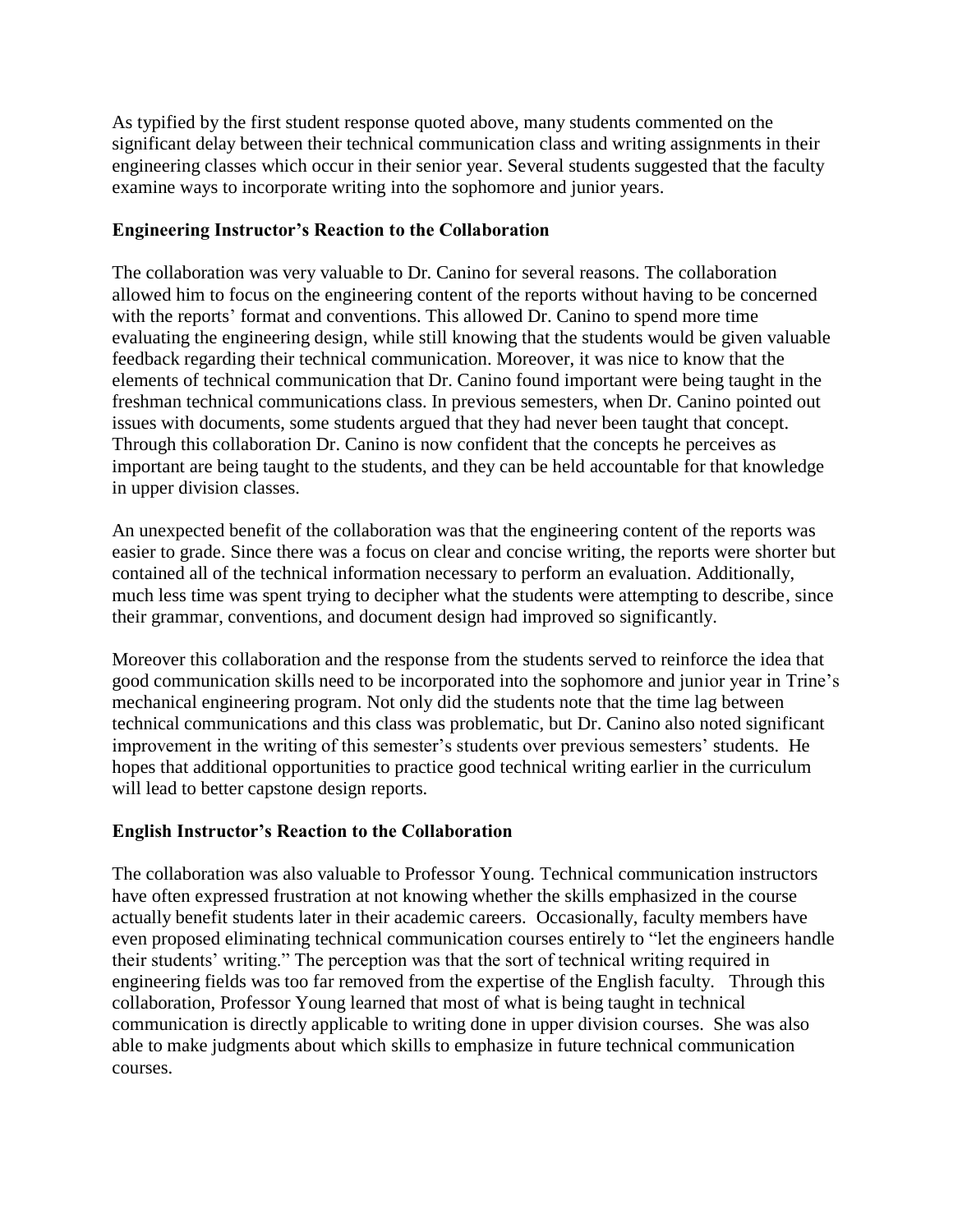In order to address the time lapse between the freshman writing course and the senior design course, she intends to alter the written final exam. Students currently write a self-performance review, enumerating the skills they have acquired in the course. In the future, they will be presented with pages of a flawed technical report, modeled on ones written for thermo-fluid component design. They will be asked to evaluate the report's overall effectiveness and to correct a number of key errors. They will then write a brief report explaining the skills from technical communication that they will need to apply in their senior design course. Potentially, these documents can be saved and returned to students in their senior year as a reminder.

#### **Changes to Future Collaborations**

After reflecting on the experience and examining student feedback, the following changes have been considered.

- Administer an initial assessment, in the form of a 1-2 page writing assignment, to determine what skills and knowledge students have retained from Technical Communication. This should help instructors tailor the review sessions to the needs of the class.
- Structure the assignment schedule so that students are able to get feedback on significant portions of their report before turning it in for a final grade. Often, students finished their final draft only hours before turning it in and thus had no time to consider revisions.
- Spend additional time discussing and defining the reports' various audiences and their needs. Students, understandably, had difficulty anticipating the needs of hypothetical audiences. More emphasis needs to be placed on this concept at the beginning of the course.
- Alter the assessment of "adaption to audience" so that the English instructor is assessing this concept only in the executive summary and conclusion and recommendation sections. It was difficult for Professor Young to determine whether the technical sections of the report met audience expectations. An engineering professor is better equipped to make these sorts of judgments.
- Train Writing Center tutors to work with engineering reports. Part of the goal of the program was to encourage engineering students to seek outside assistance with their writing. It was difficult for Professor Young to provide all of that assistance herself. Additional tutor training would benefit not only thermo-fluid component design students, but also students in other engineering design courses.

### **Conclusions**

In conclusion, the collaboration between an engineering professor and an English professor in a senior level design class yielded benefits to the students and the faculty involved. This collaboration will be continued and hopefully similar collaborations can be integrated into the senior capstone design class. Additionally the collaboration exposed the need for greater communication between engineering and English faculty. Prior to the collaboration, both groups had misconceptions about the other's curricula, classroom expectations, and student needs. Increased communication between the disciplines should enable instructors to make more informed decisions about classroom practice.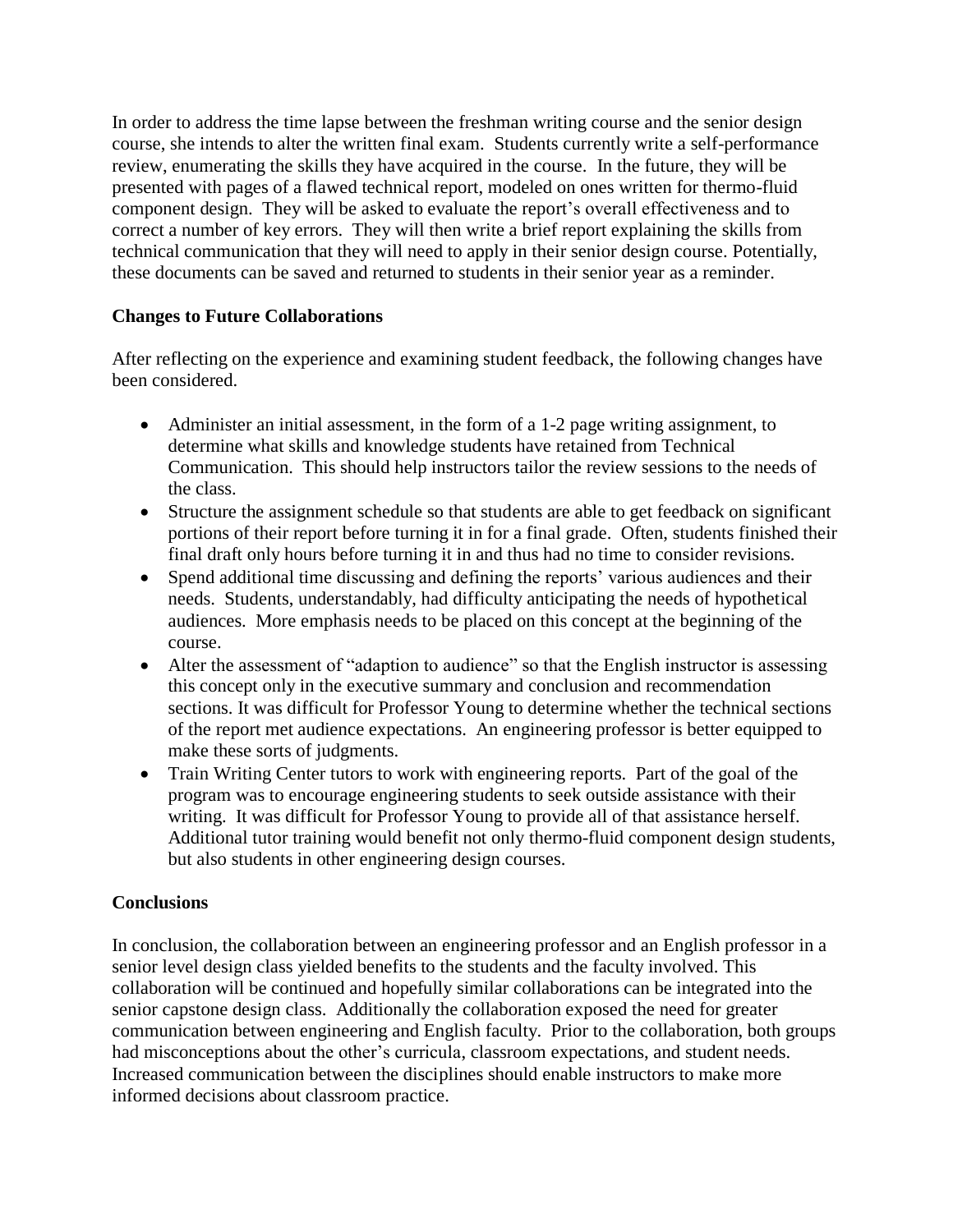#### **References**

1. The University of Minnesota Department of Engineering. "U of M Department of Mechanical Engineering: Undergraduate Education: Writing Standards." University of Minnesota . 2012 . http://www.me.umn.edu/education/undergraduate/writing.shtml (accessed January 12, 2013).

#### **Biographical Information**

James V. Canino is an assistant professor at Trine University where he teaches in the thermo-fluids and aerospace engineering fields. He can be reached at [caninoj@trine.edu.](mailto:caninoj@trine.edu)

Sarah Young is an English instructor and the Writing Center Director at Trine University. She teaches composition and American literature and oversees a group of undergraduate Writing Center tutors. She can be reached at [youngs@trine.edu.](mailto:youngs@trine.edu)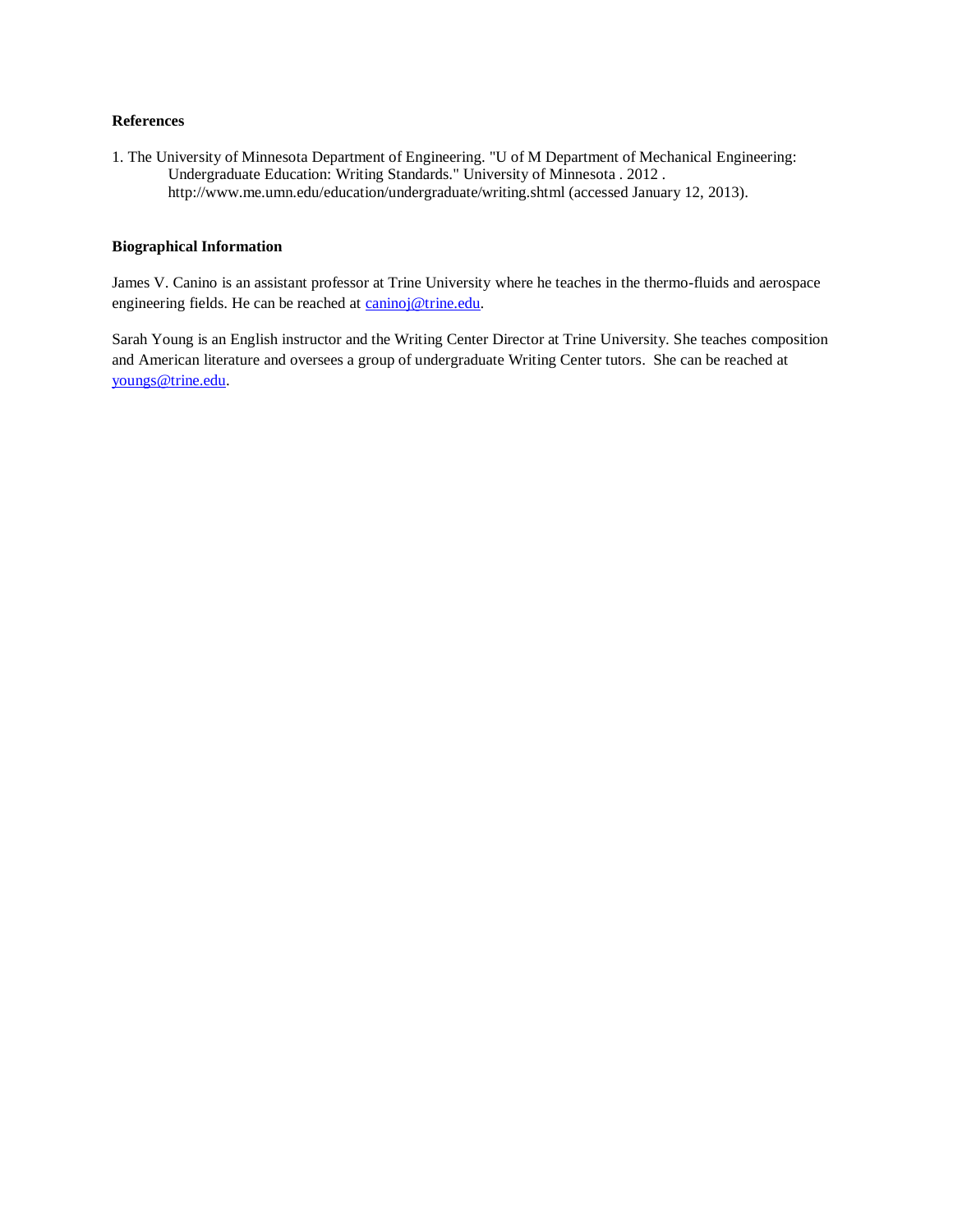### Rubric for Evaluating Technical Content of Project 1

## **Final Grade \_\_\_\_\_\_\_% / 70%**

**PIPE FLOW COMPUTATIONS:** Are all of the pipe flow computations done correctly? \_\_\_\_\_\_% / 35%

| A(95%) | The major losses, minor losses, and flow rates are all computed correctly                                                                                                                                                                                                                                                                                                                        |
|--------|--------------------------------------------------------------------------------------------------------------------------------------------------------------------------------------------------------------------------------------------------------------------------------------------------------------------------------------------------------------------------------------------------|
| B(85%) | The major losses, minor losses, and flow rates are computed correctly, but there are a few losses<br>that were unaccounted for. The losses could have easily been overlooked.                                                                                                                                                                                                                    |
| C(75%) | A significant error is present in the computation of the major losses, minor losses, or flow rates.<br>However, the error does not mean your design violates conservation of mass or energy and your<br>design requirements are still satisfied.                                                                                                                                                 |
| D(65%) | A significant error is present in the computation of the major losses, minor losses, or flow rates.<br>The error is blatantly obvious and provides significant evidence of a lack of understanding of<br>the basics of pipe flow. The error means your design does not satisfy the design requirements,<br>however, the error does not mean your design violates conservation of mass or energy. |
| F(25%) | You have failed to meet the minimum requirements for a "D," outlined above. There are<br>serious and pervasive errors. The pressure drops and/or flow rates you have computed are<br>obviously wrong. Receiving an "F" in this section will require you to re-due your project with a<br>maximum project 1 grade of 74%.                                                                         |

**HYDRODYNAMICALLY REMOTE AREA:** Has sufficient analysis been done to justify the most

hydrodynamically remote area? \_\_\_\_\_\_\_% / 7.5 %

| A(95%) | All reasonable areas were checked with corresponding calculations to verify the selection of the<br>most hydrodynamically remote area                                                                                                                              |
|--------|--------------------------------------------------------------------------------------------------------------------------------------------------------------------------------------------------------------------------------------------------------------------|
| B(85%) | More than one area, but not all reasonable areas, was checked with corresponding calculations<br>to verify that the selection of the most hydrodynamically remote area. The missed area could<br>have been overlooked due to a small misunderstanding of pipeflow. |
| C(75%) | More than one area, but not all reasonable areas, was checked with corresponding calculations<br>to verify that the selection of the most hydrodynamically remote area. The missed area should<br>have been checked.                                               |
| D(65%) | Only one area was checked with corresponding calculations to verify that the selection of the<br>most hydrodynamically remote area. It is obvious based on a simple inspection that the missed<br>areas should have been checked                                   |
| F(25%) | You have failed to meet the minimum requirements for a "D," outlined above. There are<br>serious and pervasive errors. Receiving an "F" in this section will require you to re-due your<br>project with maximum project 1 grade of 74%.                            |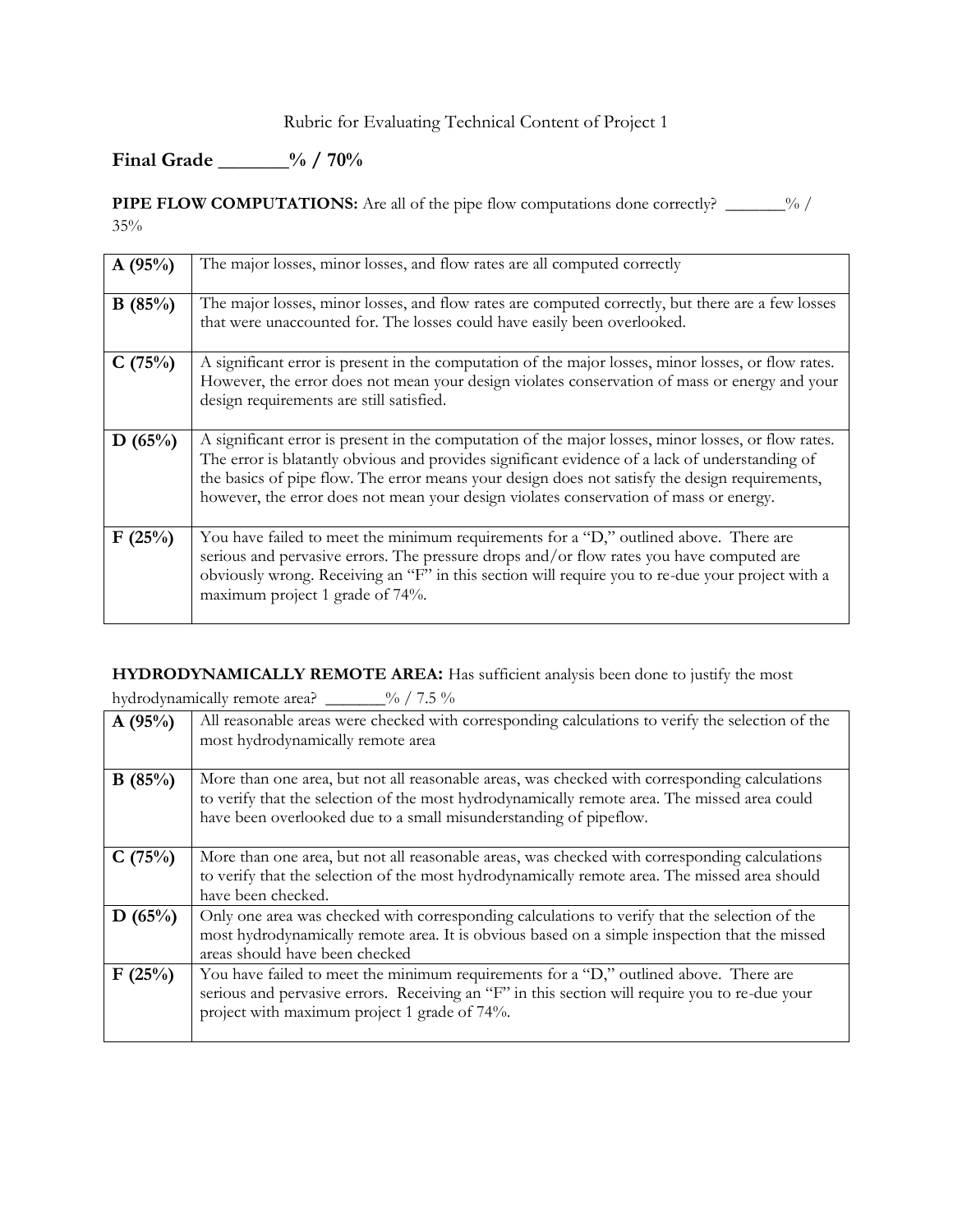**JUSTIFICATION OF DESIGN DECISIONS:** Have all of the design decisions been justified? \_\_\_\_\_\_% / 7.5 %

| A(95%) | All design decisions have been justified along with logical explanations that will convince your audience your<br>design is the "optimal" choice                                                                                 |
|--------|----------------------------------------------------------------------------------------------------------------------------------------------------------------------------------------------------------------------------------|
| B(85%) | All design decisions have been justified along with logical explanations, but your explanations fail in some ways<br>to convince your audience your design is the "optimal" choice                                               |
| C(75%) | All design decisions have been justified, but some of the justifications are wrong or misleading. Your<br>explanations fail in to convince your technical manager, but might convince someone with less technical<br>knowledge.  |
| D(65%) | Some design decisions have been justified, but some of the justifications are wrong or misleading. Your<br>explanations fail in to convince your technical manager, but might convince someone with less technical<br>knowledge. |
| F(25%) | You have failed to meet the minimum requirements for a "D," outlined above. There are serious and pervasive<br>errors.                                                                                                           |

#### **DESIGN REQUIREMENTS:** Have all of the design requirements been satisfied? \_\_\_\_\_\_% / 10 %

| A(95%) | All design requirements have been satisfied along with a complete set of calculations                                                                                                                                                              |
|--------|----------------------------------------------------------------------------------------------------------------------------------------------------------------------------------------------------------------------------------------------------|
| B(85%) | All design requirements are satisfied, but a few minor calculations are missing                                                                                                                                                                    |
| C(75%) | All design requirements are satisfied, but no effort was placed in minimizing costs. There are obvious cost<br>improvements that can be made to the design without impacting other requirements.                                                   |
| D(65%) | Most of the design requirements are satisfied. You must at least be under the hydraulic graph to earn any grade<br>other than F.                                                                                                                   |
| F(25%) | You have failed to meet the minimum requirements for a "D," outlined above. There are serious and pervasive<br>errors. Receiving an "F" in this section will require you to completely re-due your project with maximum<br>project 1 grade of 74%. |

CONTENT: Does the document include the information the audience needs to understand and/or act? \_\_\_\_\_\_\_% / 10 %

| A(95%) | Document includes all of the information that the audience needs to fully understand and/or act                        |
|--------|------------------------------------------------------------------------------------------------------------------------|
| B(85%) | Document includes most of the information that the audience needs to fully understand and/or act                       |
| C(75%) | Document includes some of the information that the audience needs to fully understand and/or act                       |
| D(65%) | Document includes a minimal amount of the information that the audience needs to fully understand and/or<br>act        |
| F(25%) | You have failed to meet the minimum requirements for a "D," outlined above. There are serious and pervasive<br>errors. |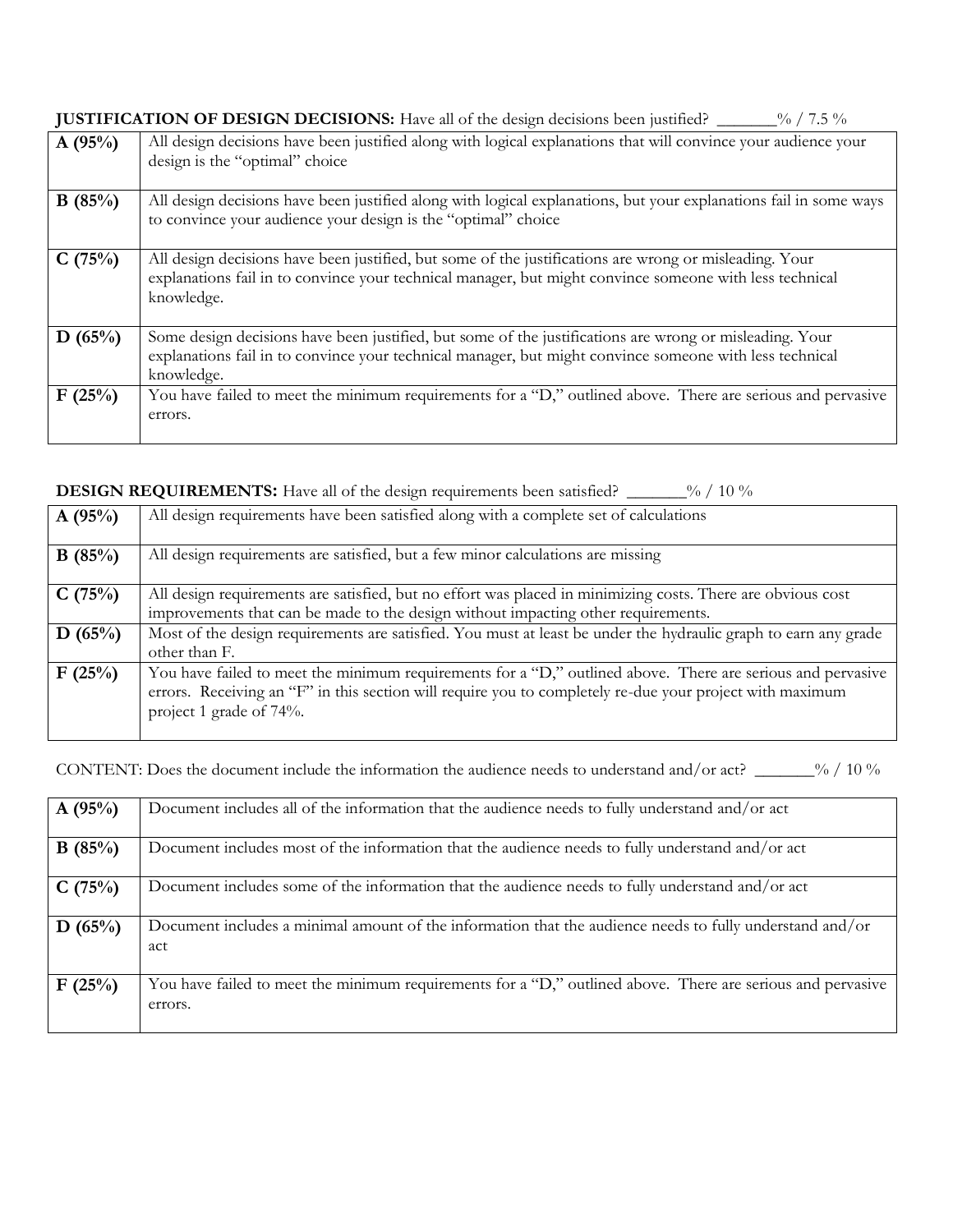# **Final Grade (average of the four categories below) \_\_\_\_\_\_\_% / 30%**

| <b>AUDIENCE:</b> Is the report written with the audience in mind? |  |  | $\frac{0}{0}$ |
|-------------------------------------------------------------------|--|--|---------------|
|-------------------------------------------------------------------|--|--|---------------|

| A(95%) | Each section is perfectly tailored to its primary audience, obviously taking into account their needs and level of                                                                                         |
|--------|------------------------------------------------------------------------------------------------------------------------------------------------------------------------------------------------------------|
|        | expertise.                                                                                                                                                                                                 |
|        |                                                                                                                                                                                                            |
| B(85%) | Each section addresses the needs of its primary audience well with a few lapses                                                                                                                            |
| C(75%) | The primary audience for each section could probably read and follow this report but some or all sections have<br>not been written with them in mind.                                                      |
| D(65%) | The primary audience for some or all of the sections would have trouble understanding this report. Report was<br>written with the instructor in mind, not the audience indicated on your assignment sheet. |
| F(25%) | You have failed to meet the minimum requirements for a "D," outlined above. There are serious and pervasive<br>errors.                                                                                     |

# **ORGANIZATION:** Is the report organized to help readers find information? \_\_\_\_\_\_%

| A(95%) | Well-designed front matter, headings, and subheadings help the reader understand the report's organization.<br>Organization, both between and within paragraphs, is clear. There is strong use of transitions. Report avoids all<br>unrelated tangents and unnecessary repetition                                                                                                   |
|--------|-------------------------------------------------------------------------------------------------------------------------------------------------------------------------------------------------------------------------------------------------------------------------------------------------------------------------------------------------------------------------------------|
| B(85%) | Front matter, headings, and subheadings help the reader understand the report's organization with a few lapses.<br>Paragraphs are almost always presented in a logical sequence and connected with good transitions. Organization<br>within paragraphs is almost always clear. Report avoids almost all unrelated tangents and unnecessary repetition.                              |
| C(75%) | Front matter, headings, and subheadings are present but have multiple, noticeable errors. Paragraphs are<br>sometimes presented in a logical sequence and sometimes not. There is only sporadic use of transitions. Report<br>contains several unrelated tangents and/or instances of unnecessary repetition.                                                                       |
| D(65%) | Front matter, headings, and subheadings are either not present or have frequent, distracting errors. Paragraphs are<br>usually not presented in logical sequence. There is very limited or no use of transitions. Organization within<br>paragraphs is almost never clear. Document contains frequent distracting unrelated tangents and/or instances of<br>unnecessary repetition. |
| F(25%) | You have failed to meet the minimum requirements for a "D," outlined above. There are serious and pervasive<br>errors.                                                                                                                                                                                                                                                              |